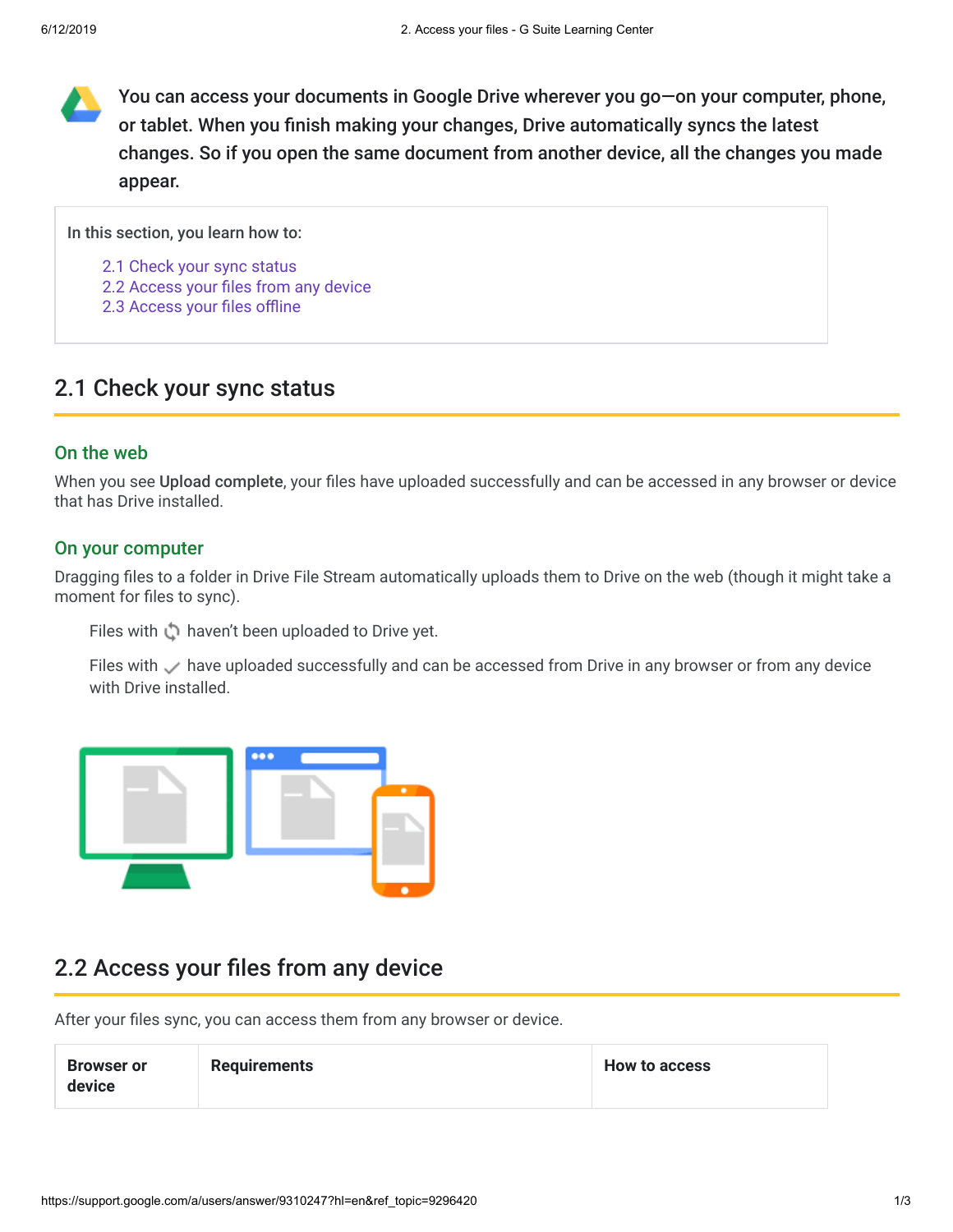| <b>Browser or</b><br>device    | <b>Requirements</b>                                                                       | <b>How to access</b>                           |
|--------------------------------|-------------------------------------------------------------------------------------------|------------------------------------------------|
| Web<br>browser (any<br>device) | Install any web browser.                                                                  | Go to drive.google.com.                        |
| Computer                       | Install Drive File Stream from the Drive Help<br>Center.                                  | Click Drive File Stream<br>and then Open Drive |
| <b>Mobile</b><br>devices       | Install the Drive app from the Play Store (Android)<br>or Apple® App Store®(Apple® iOS®). | Open the Drive app on your<br>device.          |

# 2.3 Access your files offline

Internet outages and long plane rides shouldn't prevent you from working in Drive.

Set up offline access so that the next time you don't have internet access, you can view your documents, shuffle folders around, and edit files stored in Drive.

Important: To make sure other people can't see your files, set up offline access on devices that only belong to you.

## On the web

*Chrome browser only*

Set up offline access for Docs, Sheets, and Slides:

- 1. Install the [Google Docs Offline extension.](https://chrome.google.com/webstore/detail/google-docs-offline/ghbmnnjooekpmoecnnnilnnbdlolhkhi)
- 2. In [Drive](https://drive.google.com/), click Settings  $\frac{1}{2}$  > Settings.
- 3. In the Offline section, check the Create, open, and edit your recent Google files while offline box.
- 4. Click Done.
- 5. Right-click a file and turn on Available offline.

To learn how to access files offline from your desktop or mobile, see [Access stored Drive files without the internet.](https://support.google.com/a/users/answer/9308619?ref_topic=9326428)

| ٠      | Settings |         |  | <b>DONE</b> |  |
|--------|----------|---------|--|-------------|--|
| ۰<br>- | General  | Offline |  |             |  |